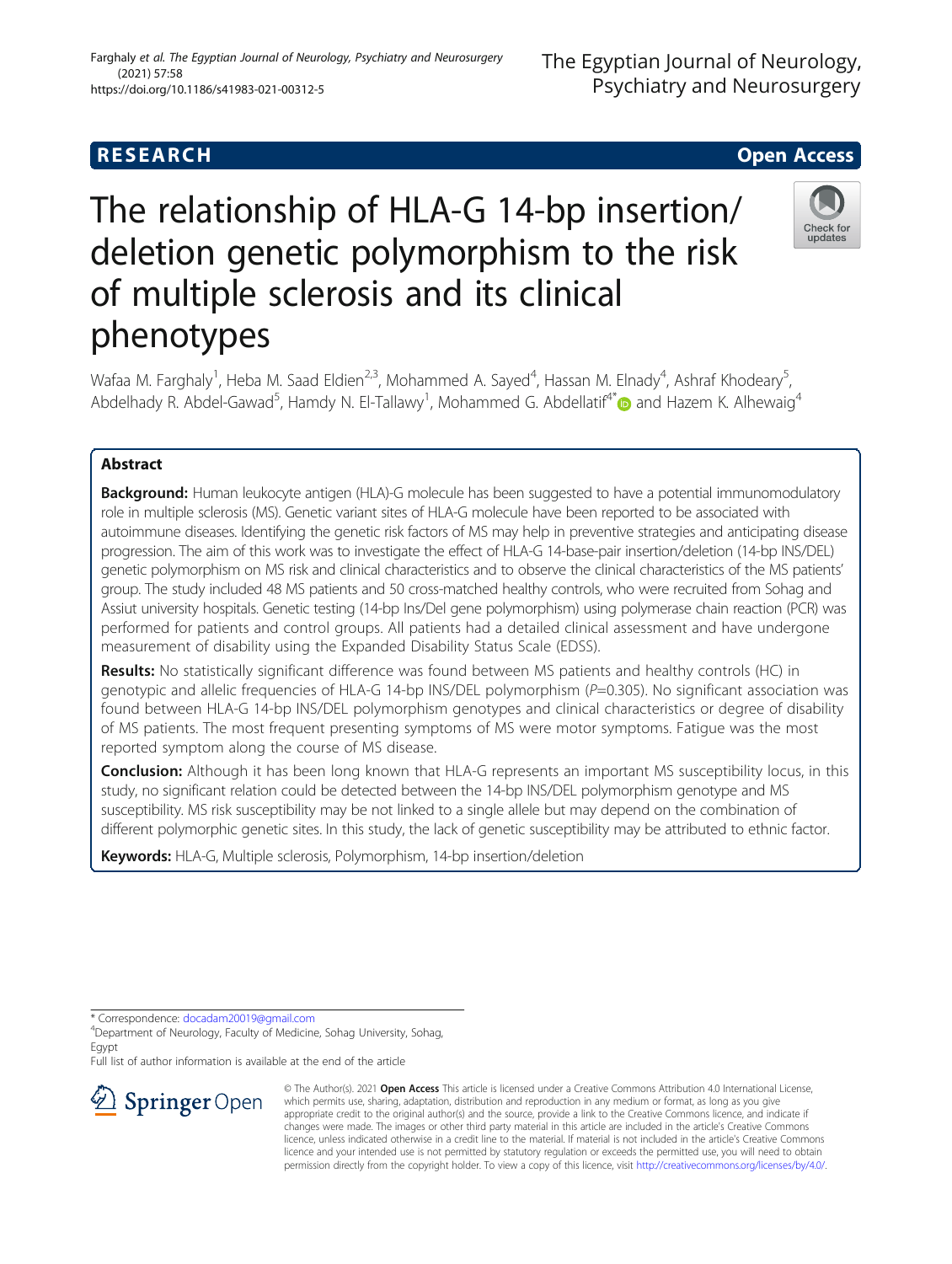# Background

Multiple sclerosis (MS) is an autoimmune demyelinating disease of the central nervous system (CNS) with multifactorial interacting environmental and genetic factors [[1](#page-5-0)]. The Middle East and North Africa are present in a moderate risk zone for MS based on the 2013 MS Atlas [\[2](#page-5-0)].

Whole genome studies concluded that the genetic site of human leucocyte antigen-G (HLA-G) represents an important MS susceptibility locus [\[3](#page-5-0)]. HLA-G is a nonclassical major histocompatibility complex (MHC) molecule where it is present at chromosome 6. It has important immunomodulatory and tolerogenic functions [[4\]](#page-5-0).

MHC genetic site plays a basic role in MS risk through the rs4959039 single nucleotide polymorphism (SNP) in the 3′ untranslated region (3′UTR) of the HLA-G gene [\[5\]](#page-5-0).

Variable genetic polymorphisms at the 3′UTR site have been proposed to be involved including insertion/ deletion (INS/DEL) of 14 base pairs (14 bp) polymorphism (rs1704) [\[6](#page-5-0)]. The 14-bp insertion/deletion (INS/ DEL) polymorphism (rs66554220) present at the position +2960 in the exon 8 of the 3′UTR [[7\]](#page-5-0). 14-bp insertion (INS) presence affects messenger ribonucleic acid (mRNA) splicing which contributes to lowering in HLA-G protein output, whereas the deletion allele (DEL) stabilizes the mRNA with higher HLA-G expression [\[8](#page-5-0)].

MS has markedly variable clinical characteristics and prognosis and some have early severe disability but others are still ambulatory and functioning for many years [\[9](#page-5-0)].

The aim of the current study is to investigate the relationship of genetic polymorphism of HLA-G 14-bp ins/ del with MS risk and clinical characteristics in Egyptian MS patients.

# Methods

# Subjects

This case–control study included 52 patients who were recruited from inpatient neurology departments and outpatient neurology clinics and 50 healthy controls in a multicenter study. Four patients were excluded from the study. They were proved to have alternative diagnosis as systemic lupus erythematosus (one patient), Behcet disease (one patient), and other neurologic disorders (two patients with transverse myelitis).

# Inclusion criteria

Forty-eight MS patients diagnosed with clinically definite MS (CDMS) were selected based on Revised McDonald's criteria (2017) [[10](#page-5-0)]. Fifty age and sex cross-matched healthy individuals with no past medical history of autoimmune diseases or other neurologic diseases were included as the control group.

# Ethical consideration

The study protocol was approved by the Ethics committee of the Faculty of Medicine in November 2016. Written informed consent was obtained from all participants after being informed that the confidentiality of their results will be kept along the whole study, and thereafter.

# **Methodology**

All patients were subjected to complete clinical and neurologic assessment. CSF oligoclonal bands  $(n=9)$  and autoimmune profile  $(n=15)$  (included anti-double-stranded DNA, antiphospholipid antibodies, and ANA profile) were done when needed to confirm the diagnosis of MS and exclude other autoimmune diseases. Expanded Disability Status Scale (EDSS) [[11](#page-5-0)] was used to assess neurological disability among patients. Patients were categorized according to the severity of their disease into mild (EDSS 0–3), moderate (EDSS 3.5–5.5), and severe (EDSS  $\geq 6$ ) [\[12](#page-5-0)].

## 14-bp Del/Ins gene polymorphism genetic testing

Patients and control groups were subjected to genetic assessment (14-bp Ins/Del gene polymorphism). Genomic DNA was brought out from blood by the method of salting. 14-bp Ins/Del genotyping was done by polymerase chain reaction (PCR) as described [\[13](#page-5-0)]. DNA was expanded and amplified with a set of primers: 5′- GTG ATG GGC TGT TTA AAG TGT CAC C-3′, 5′- GGA AGG AAT GCA GTT CAG CAT GA-3′. The 35 cycles of PCR were done at 94°C for 30 s, 64°C for 60 s, and 72°C for 60 s and final cycle of 72°C for 10 min. Electrophoresis of DNA segments was on 3% agarose gels containing ethidium bromide. The insertion allele was seen as a 127-bp band, while the deletion allele was visualized as 114-bp bands. The PCR was done as follows: 200 ng of genomic DNA was added to a final volume of 25 μl, with final concentrations as follows: PCR buffer  $1 \times$ , 2.0 mM MgCl<sub>2</sub>, 0.2 mM of each dNTP, 1.0 U of Taq-polymerase, and 10 pmol of each primer. Statistical analysis was performed by SPSS 18.0 software (SPSS, Inc., Chicago, IL). Quantitative data was represented as mean, standard deviation. The normality of the variables was checked using the Kolmogorov–Smirnov test. Accordingly, nonparametric tests (Mann–Whitney U test) were used to compare mean between the two categorical groups and the Kruskal–Wallis test was used to compare mean between the three or more groups when datasets were found to be not normally distributed. Correlations were assessed by the Spearman rank correlation coefficient. Statistical significance was assumed at the P value that was less than 0.05.

# Results

The clinical manifestations of the initial presentation of MS patients are illustrated in Table [1.](#page-2-0) The clinical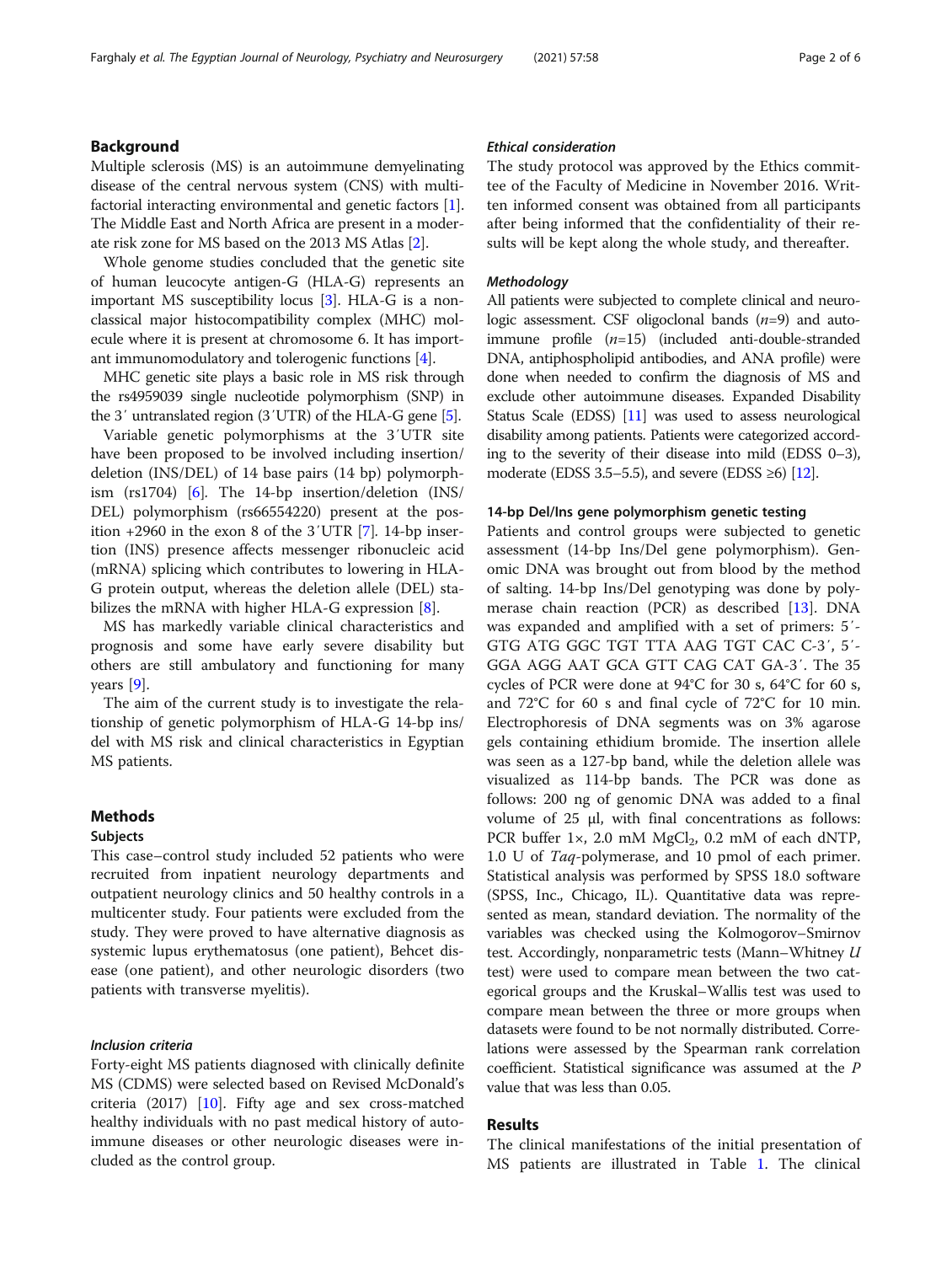<span id="page-2-0"></span>Farghaly et al. The Egyptian Journal of Neurology, Psychiatry and Neurosurgery (2021) 57:58 Page 3 of 6

| patients. n, %                 |               |            |  |
|--------------------------------|---------------|------------|--|
|                                | <b>Number</b> | Percentage |  |
| Motor manifestations           |               |            |  |
| Hemiparesis                    | 15            | 31.2%      |  |
| Monoparesis                    | 2             | 4.2%       |  |
| Paraparesis                    | 5             | 10.4%      |  |
| Quadriparesis                  | 1             | 2.1%       |  |
| Cerebellar ataxia              | 8             | 16.7%      |  |
| Total                          | 31            | 64.6%      |  |
| Visual manifestations          |               |            |  |
| Optic neuritis                 | 10            | 20.8%      |  |
| Sensory manifestations         |               |            |  |
| Superficial sensory impairment | 1             | 2.1%       |  |
| Deep sensory impairment        | 3             | 6.2%       |  |
| Total                          | 4             | 8.3%       |  |
| Brain stem symptoms            |               |            |  |
| Trigeminal neuralgia           | 1             | 2.1%       |  |
| Diplopia (INO)                 | 2             | 4.2%       |  |
| Total                          | 3             | 6.3%       |  |
| Multiple symptoms at onset     |               |            |  |
| Optic neuritis with weakness   | 5             | 10.4%      |  |
| Diplopia (INO) with weakness   | 1             | 2.1%       |  |
| Total*                         | 6             | 12.5%      |  |
| Recovery after first insult    |               |            |  |
| Complete                       | 14            | 29.2%      |  |
| Incomplete                     | 31            | 64.6%      |  |
| No recovery                    | 3             | 6.3%       |  |
| <b>Inches</b>                  | $\epsilon$    |            |  |

Table 1 Clinical manifestations of initial presentation of MS

# Table 2 Clinical manifestations of MS patients along MS course

INO internuclear ophthalmoplegia. \*12.5% (n=6/48) of patients presented with more than one symptom at onset: five patients presented with optic neuritis and hemiparesis and one patient presented with diplopia due to internuclear ophthalmoplegia and monoparesis

manifestations of MS patients along MS course are illustrated in Table 2.

There was no statistically significant difference in the genotypic and allelic frequencies of HLA-G 14-bp INS/DEL polymorphism between MS patients and controls. INS/INS was the most frequently encountered genotype in both MS patients and controls (62.5% and 70%, respectively) and the difference was statistically insignificant. The alleles having 14-bp insertion had higher frequencies (79% and 85% frequency for MS patients and controls, respectively) than deletion alleles (20.8% in patients and 15% in controls), and the difference was statistically insignificant (Table [3](#page-3-0)). There was no statistically significant relation between14-bp insertion/deletion polymorphism genotype and either different MS clinical phenotypes or disability scores (Table [4](#page-3-0)).

|                                    | <b>Number</b>  | Percentage |
|------------------------------------|----------------|------------|
| Ocular manifestations              |                |            |
| Optic neuritis                     |                |            |
| Diminution of vision               | 19             | 39%        |
| Field defects                      | 12             | 25%        |
| Abnormal color vision              | $\overline{2}$ | 4.1%       |
| Total                              | 33             | 68.1%      |
| Ocular motor                       |                |            |
| Nystagmus                          | 11             | 22.9%      |
| Internuclear ophthalmoplegia       | 7              | 14.5%      |
| Ocular flutter                     | 3              | 6.25%      |
| Abducens palsy                     | $\overline{2}$ | 4.16%      |
| Total                              | 23             | 47.9%      |
| Motor manifestations               |                |            |
| Hemiparesis                        | 20             | 41.7%      |
| Monoparesis                        | $\overline{4}$ | 8.3%       |
| Paraparesis                        | 5              | 10.4%      |
| Quadriparesis                      | 5              | 10.4%      |
| Ataxia                             | 12             | 25%        |
| Total                              | 46             | 95.8%      |
| Other cranial nerve manifestations |                |            |
| Trigeminal neuralgia               | 3              | 6.25%      |
| Isolated facial upper motor        | 2              | 4.16%      |
| Pseudoulbar palsy                  | 1              | 2.1%       |
| Total                              | 6              | 12.5%      |
| Sensory manifestations             |                |            |
| Superficial sensory impairment     | 21             | 43.8%      |
| Deep sensory impairment            | 22             | 45.8%      |
| Total                              | 43             | 89.6%      |
| Neurogenic bladder manifestations  |                |            |
| Precipitancy, urgency              | 19             | 39.6%      |
| Incontinence                       | 4              | 8.3%       |
| Total                              | 23             | 47.9%      |
| Fatigue                            | 38             | 79.2%      |
| Spasticity                         | 8              | 16.7%      |
| Tonic spasms                       | 22             | 45.8%      |
| Ambulation                         |                |            |
| Ambulant                           | 32             | 66.7%      |
| Assisted walk                      | 10             | 20.8%      |
| Wheelchair bound                   | 6              | 12.5%      |

# **Discussion**

The clinical presentation of MS has a wide range of variability which makes it more difficult to reach a confident clinical diagnosis. In the current study, as regards the clinical presentation of MS, the most frequent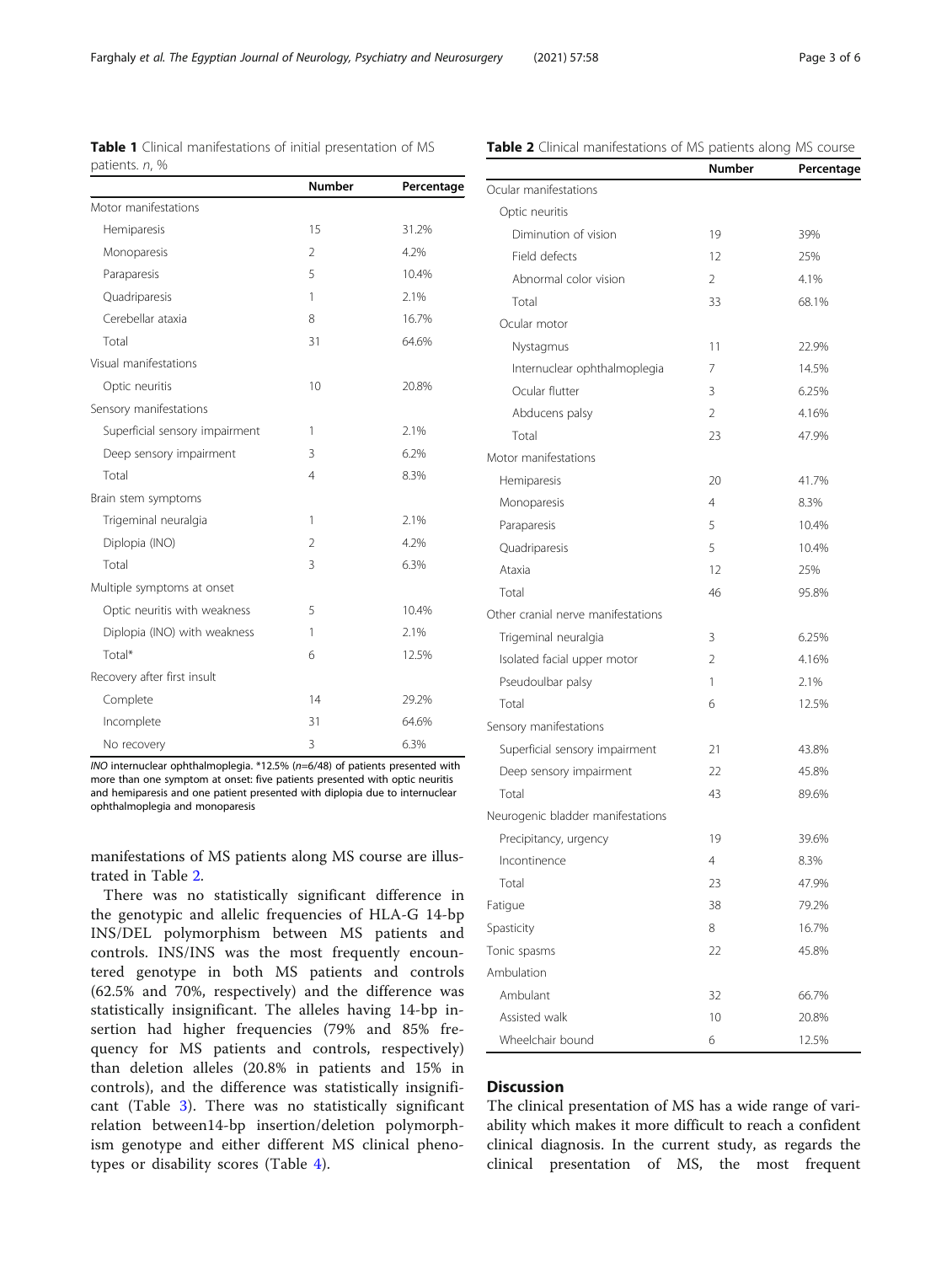<span id="page-3-0"></span>Table 3 Comparison of allelic and genotypic frequencies of 14bp insertion/deletion polymorphism of HLA-G gene between MS patients and control groups

| Case $(n=48)$ | Control $(n=50)$ | P value |
|---------------|------------------|---------|
|               |                  |         |
| 30/48 (62.5%) | 35/50 (70%)      | 0.305   |
| 16/48 (33.3%) | 15/50 (30%)      |         |
| 2/48 (4.2%)   | $0/50(0.0\%)$    |         |
|               |                  |         |
| 76 (79.2%)    | 85 (85%)         | 0.283   |
| 20 (20.8%)    | 15 (15%)         |         |
|               |                  |         |

14-bp INS/DEL 14-base pair insertion/deletion, (%) percentage of genotype in each group

presenting symptoms overall were motor symptoms (64.6%) (Table [1](#page-2-0)). This was consistent with studies carried out in KSA (61.8%) [[14](#page-5-0)], Jordan (30.8%) [\[15](#page-5-0)], and Dubai (72.8%) [\[16](#page-5-0)] where motor symptoms were the most frequently encountered presenting symptoms of MS patients. In partial agreement with our findings in Iran, it was found that motor manifestations followed by sensory and then visual symptoms was the order of frequently presenting MS manifestations [[17\]](#page-5-0). On the other hand, sensory impairment was the most frequent presenting symptom in Kuwait (49.2%) and Qatar (33.3%) [\[18](#page-5-0), [19\]](#page-5-0). On the contrary, an earlier study in India found that visual symptoms (58%) were more frequent than motor symptoms among Indian MS patients [[20\]](#page-5-0).

The proportion of patients with no (6.3%) or incomplete (64.6%) recovery from the first insult (Table [1](#page-2-0)) was higher than that reported in Europe among French patients (17%) [\[21](#page-5-0)]. Higher levels of no or incomplete recovery after the first relapse among our patients may be attributed to the lack of awareness of MS symptoms and consequent delay in diagnosis and delay in treatment.

Fatigue is one of the main causes of impaired quality of life among MS patients [\[22](#page-5-0)]. Fatigue is also among the most common symptoms, reported by at least 75% of MS patients at some point in the disease course [\[23](#page-5-0)]. Similarly, 79.2% of patients in the present study reported a subjective sense of fatigue along the course of disease (Table [2\)](#page-2-0). Although bladder manifestations are one of the most well-known symptoms of MS, with more than 90% of patients with MS experiencing bladder symptoms 10 years after disease onset [\[24\]](#page-5-0), in the current study, only 47.9% of the sample had bladder symptoms (Table [2](#page-2-0)). This low rate might be explained by the variable duration of illness among MS patients (the mean duration of MS in our study was 5.2±4.8 years with a range 0.5–19 years) and low rate of spinal cord involvement in our sample (10/48=20.8%) together with the partial nature of spinal cord MS pathology.

It has been reported that HLA-G polymorphism has a potential contribution to MS susceptibility [\[25](#page-5-0)]. Group of studies have investigated the possible relation between variable HLA-G genetic polymorphisms and MS [[4,](#page-5-0) [5](#page-5-0), [26\]](#page-5-0). HLA-G expression in MS patients is enhanced on CSF macrophages, monocytes, microglia, and endothelial cells at sites of demyelination [[27\]](#page-5-0). It was reported that

Table 4 Relation of 14-bp insertion/deletion polymorphism genotype to clinical, laboratory, cognitive, and psychological assessment of MS patients

|                               | Genotype               |                        |                       | P-value |
|-------------------------------|------------------------|------------------------|-----------------------|---------|
|                               | 14-bp INS/INS $(n=30)$ | 14-bp INS/DEL $(n=16)$ | 14-bp DEL/DEL $(n=2)$ |         |
| Patients' age at presentation |                        |                        |                       |         |
| Mean±SD                       | $32.3 \pm 8.7$         | $30.6 \pm 5.9$         | $26.5 \pm 12.0$       | 0.601   |
| Range                         | $16 - 49$              | $20 - 41$              | $18 - 35$             |         |
| Age at MS onset years         |                        |                        |                       |         |
| Mean±SD                       | $26.5 \pm 7.7$         | $25.9 \pm 6.1$         | 24.0±11.3             | 0.412   |
| Range                         | $14 - 45$              | $18 - 36$              | $16 - 32$             |         |
| MS duration                   |                        |                        |                       |         |
| Mean±SD                       | $5.9 \pm 5.3$          | $4.2 + 4.1$            | $2.5 \pm 0.7$         | 0.897   |
| Range                         | $0.5 - 19$             | $0.5 - 14$             | $2 - 3$               |         |
| Total number attacks          |                        |                        |                       |         |
| Mean±SD                       | $3.3 \pm 2.5$          | $3.7 + 2.9$            | $2.5 \pm 0.7$         | 0.861   |
| Range                         | $1 - 10$               | $1 - 10$               | $2 - 3$               |         |
| <b>EDSS</b> score             |                        |                        |                       |         |
| Mean±SD                       | $4.3 \pm 2.3$          | $3.9 + 1.7$            | $3.0 + 0.0$           | 0.372   |
| Range                         | $1 - 9$                | $2 - 7$                | $3 - 3$               |         |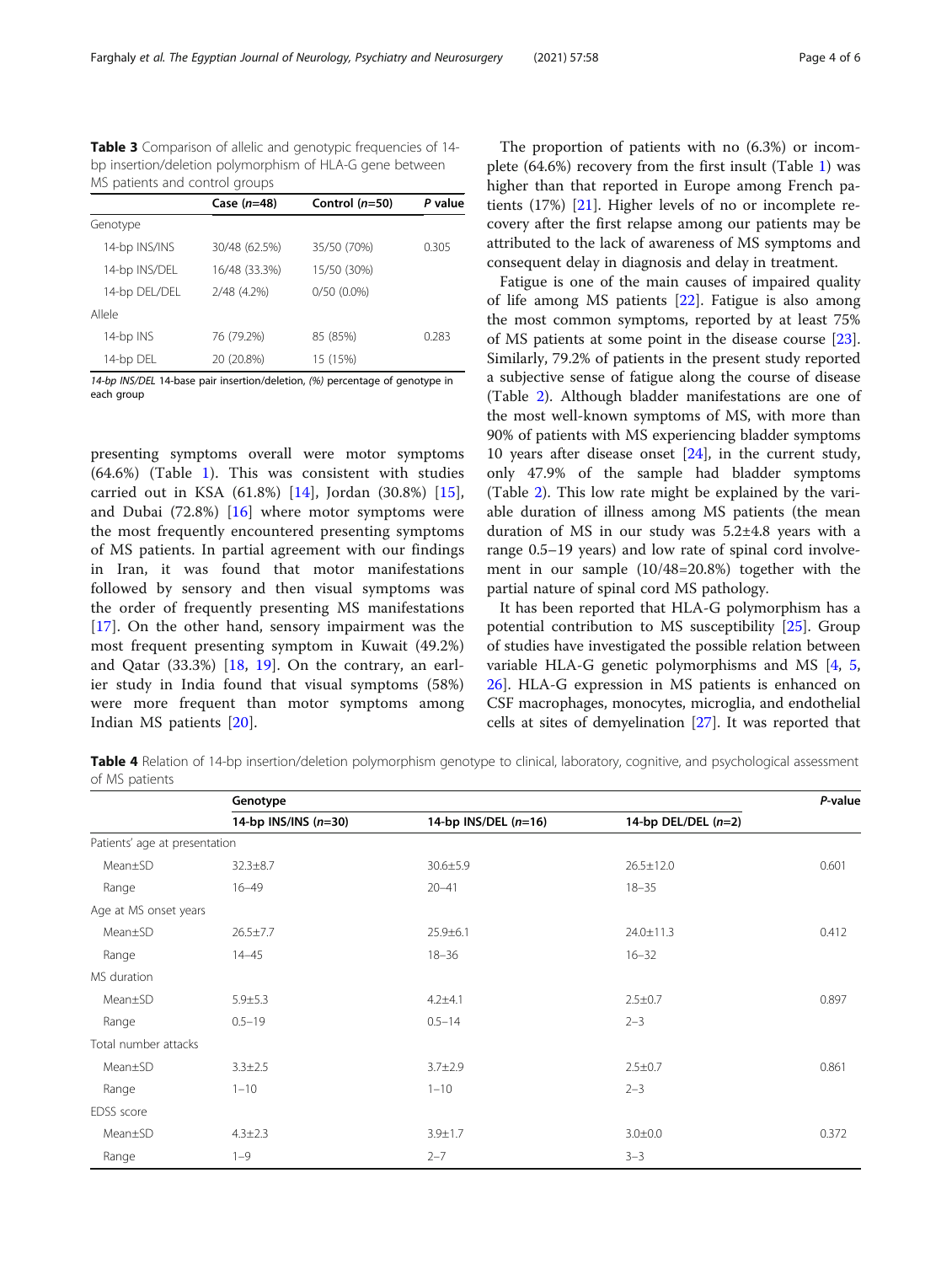the 14-bp DEL/ + 3142 G combined genotypic frequency was related significantly to MS risk [\[28](#page-5-0)]. To the best of our knowledge, there are no available data regarding this issue for Egyptian patients with MS.

The present study showed no significant difference between patients and controls regarding genotypic and allelic frequencies of 14-bp INS/DEL polymorphism reflecting an insignificant risk of this polymorphism to MS susceptibility  $(P=0.305)$  $(P=0.305)$  $(P=0.305)$  (Table 3). Similarly, a study from Tunisia demonstrated that there was a lack of association between the 14-bp INS/DEL polymorphism and the risk of having MS [\[28](#page-5-0)]. Moreover, Kroner and colleagues studied three polymorphic sites in the HLA-G genetic site including the 14-bp INS/DEL polymorphism and found no relation between any of these three polymorphisms and MS in the German population [[4\]](#page-5-0). Furthermore, a meta-analysis was carried out to find the link between the 14-bp INS/DEL polymorphism and various autoimmune diseases. It concluded that this polymorphism is not linked to MS and rheumatoid arthritis, but associated with several other autoimmune diseases such as systemic lupus erythematosus and Crohn's disease. This finding suggests that this genetic polymorphism functionality is disease dependent. Thus, HLA-G 14-bp INS/DEL polymorphism is not a usual genetic factor for different autoimmune disorders but other various pathogenic mechanisms are linked to the emergence of polygenetic autoimmune disorders [\[29](#page-5-0)].

On the other hand, an Iranian study demonstrated that HLA-G 14-bp insertion/deletion polymorphism could be a risk factor for MS susceptibility [\[25](#page-5-0)].

The controversy between studies of HLA-G 14-bp INS/DEL polymorphism could be attributed to variance in sample sizes, the ethnic groups, and methods used in different studies besides variable environmental factors. This leads to a suggestion that other different HLA-G polymorphic sites may work together to affect HLA-G expression in MS.

However, Fredj and his colleagues found that 14-bp DEL/ + 3142 G haplotype combined genotype (+3142 G another studied polymorphic site) had significantly increased frequency in MS patients compared to controls [[28](#page-5-0)].

Wisniewski and coauthors when evaluating the -725C  $>$  G  $>$  T,  $-716$ T  $>$  G, and 14-bp INS/DEL HLA-G polymorphisms in MS have found that the -725G/-716T/14 bp DEL haplotype may be a susceptibility factor to this disease in the Polish population [\[30\]](#page-5-0). This confirms that the MS risk susceptibility may be not linked to a single allele but may depend on the combination of different polymorphic genetic sites.

The current study found no association between the 14-bp INS/DEL polymorphism genotypes and clinical characteristics or disease disability of MS patients assessed by EDSS (Table [4\)](#page-3-0). Similarly, Fredj and his

colleagues reported that the 14-bp INS/DEL polymorphism genotype had no effect on the initiation of the disease [[28\]](#page-5-0). Furthermore, previous studies found no association between HLA-G 14-bp INS/DEL gene polymorphism and the severity of MS [\[4](#page-5-0), [25](#page-5-0), [28\]](#page-5-0). On the other hand, it has been reported that MS patients with 14-bp INS/INS and 14-bp INS/DEL genotypes are more early disease onset compared to patients with 14-bp DEL/DEL genotype [[30\]](#page-5-0). However, in the current study, patients with 14-bp INS/INS and 14-bp INS/DEL genotypes tend to have a later age of MS onset (Table [4](#page-3-0)) but the difference was insignificant.

Taken together, the results of this study emphasize that the HLA-G 14-bp INS/DEL polymorphism alone does not affect MS susceptibility. This means that other polymorphic genetic sites may have an important role in the regulation of the risk of developing MS. Thus, it can be confirmed that different polymorphic sites interact to modulate the HLA-G role in MS. Therefore, a more extensive research is needed to better clarify the interactive relation between the 14-bp INS/DEL polymorphism, other HLA-G polymorphic sites, and MS. Moreover, further investigations are needed to evaluate detailed HLA-G polymorphisms and transcription and translation rate of the HLA-G gene under different pathological and normal conditions.

# Conclusion

The HLA-G 14-bp INS/DEL polymorphism alone may be not a genetic risk factor for MS, but it may be involved together with other HLA-G polymorphic sites in different pathogenic mechanisms that related to the development of polygenic autoimmune diseases like MS.

#### Abbreviations

14 bp: 14 base pairs; 3′UTR: 3′ untranslated region; CDMS: Clinically definite MS; CNS: Central nervous system; EDSS: Expanded Disability Status Scale; HC: Healthy controls; HLA-G: Human leukocyte antigen-G; INO: Internuclear ophthalmoplegia; INS/DEL: Insertion/deletion; MHC: Major histocompatibility complex; mRNA: Messenger ribonucleic acid; MS: Multiple sclerosis; PCR: Polymerase chain reaction; RRMS: Relapsing–remitting MS; SNP: Single nucleotide polymorphism

#### Acknowledgements

The authors are indebted to all patients who participated in this study. The authors are indebted to members of the Neuroepidemiology research center, Faculty of Medicine, Assiut University, for their valuable contribution in conducting the research work.

#### Authors' contributions

W.M.F, H.N.E, and H.M.S designed the study. H.K.E, M.A.S, H.M.E, and M.G.A collected clinical data and selected the patients. H.M.S, A.K, and A.R.A performed the sample collection, preparation, and molecular analysis. H.K.E, H.M.E, M.A.S, M.G.A, A.R.A, and A.K conducted data interpretation and statistical analysis. W.M.F, H.K.E, H.N.E, M.A.S, H.M.S, and M.G.A performed writing the research paper. All authors critically reviewed the manuscript and checked and approved the final version.

# Funding

Not applicable.